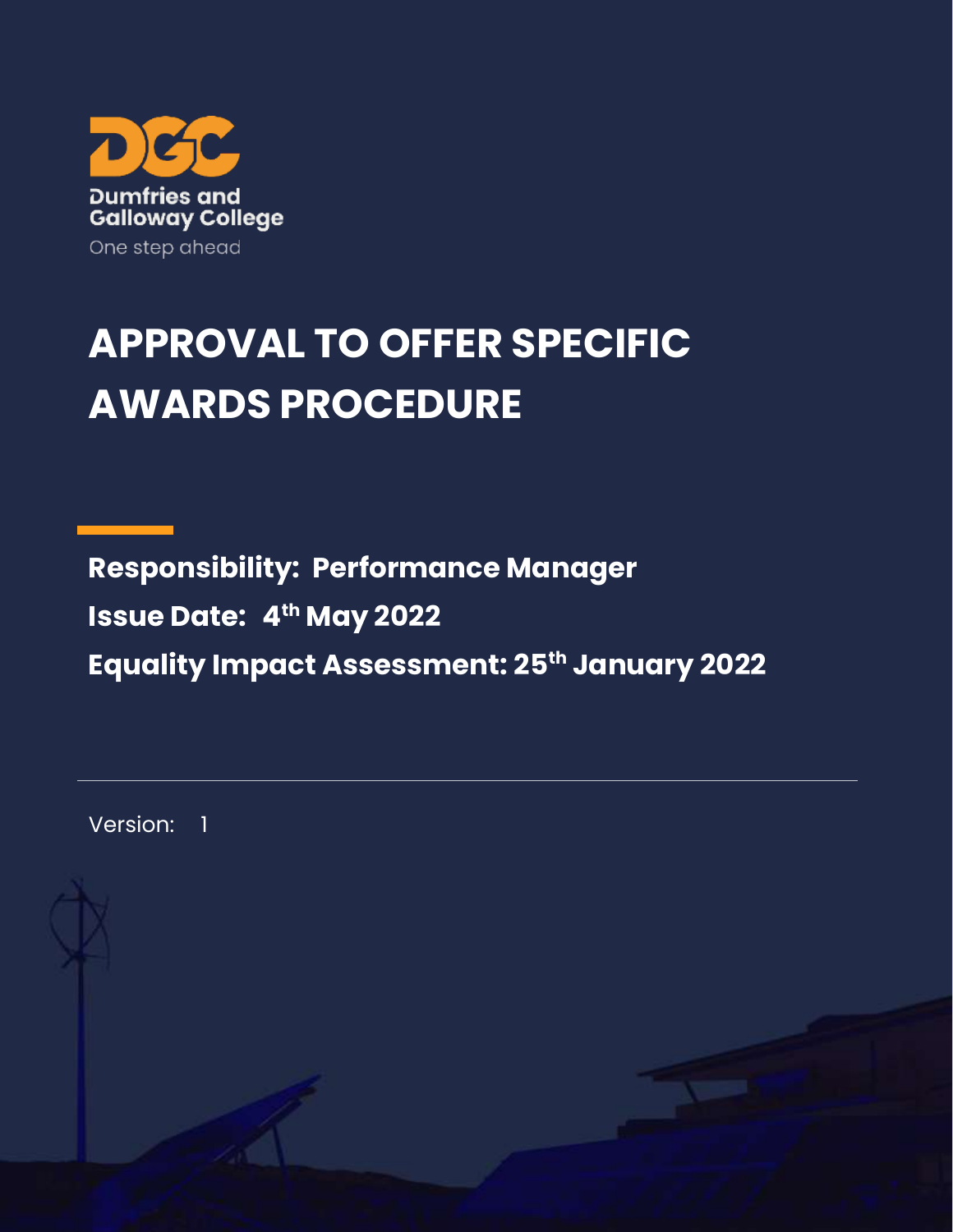### **Table of Contents**

# **Approval to Offer Specific Awards Procedure**

#### *1. Purpose*

The purpose of this procedure is to ensure that all new awards and changes to existing awards are fully planned, documented, approved, implemented and recorded.

#### *2. Scope*

This procedure describes the requirements, responsibilities and methodology for conducting approval to offer specific awards. The procedure applies to all new awards/units and replacements for all College delivery modes. Where approval is being sought to offer non-recognised awards, this will require validation and the procedure for Creating and Validating Non-Recognised Awards should be followed.

#### *3. References*

- **1** SQA Guide to Assessment (August 2017 (updated October 2019))
- **1** SQA Quality Assurance Criteria (VI.1 March 2021)
- **Procedure for Creating and Validating Non-Recognised Awards**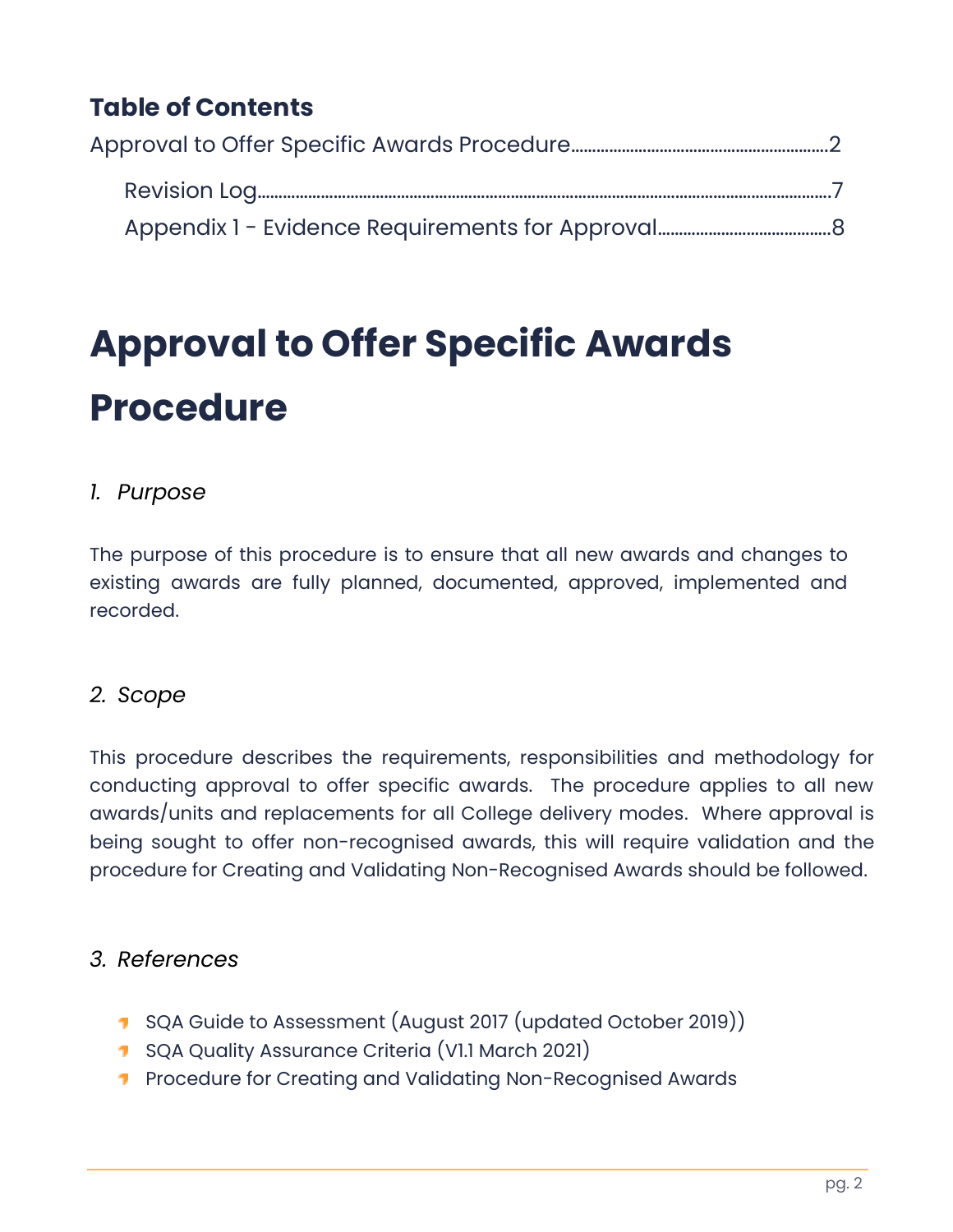#### *4. Definitions*

- 4.1 Assessment Instrument How a student will be assessed. Method of assessment i.e. role play, case study, written/oral questions, on-line assessment.
- 4.2 Assessment Specification What the student actually has to do, i.e. for a practical exercise give a full description of the task. Assessment Specifications form part of the Assessment material for a unit.
- 4.3 Assessment Material Marking schemes, model answers, checklists and assessment specifications.
- 4.4 Assessment Exemplars Assessment material provided by Awarding Body to be used to provide guidelines and support for staff who facilitate assessment of units.
- 4.5 NABs National Assessment Bank material provided by SQA to be used to provide guidance and support for staff who facilitate assessment of national qualifications.
- 4.6 ASPs Assessment Support Packs provided by SQA to be used to provide guidance and support for staff who facilitate assessment of national qualifications.
- 4.7 Awarding Body An organisation that has approval to award qualifications. Examples of awarding bodies that the college is externally approved to offer awards/qualifications through are: SQA, City and Guilds, IMI, EAL, Sports Leaders, REHIS, NEBOSH, IOSH, Highfields.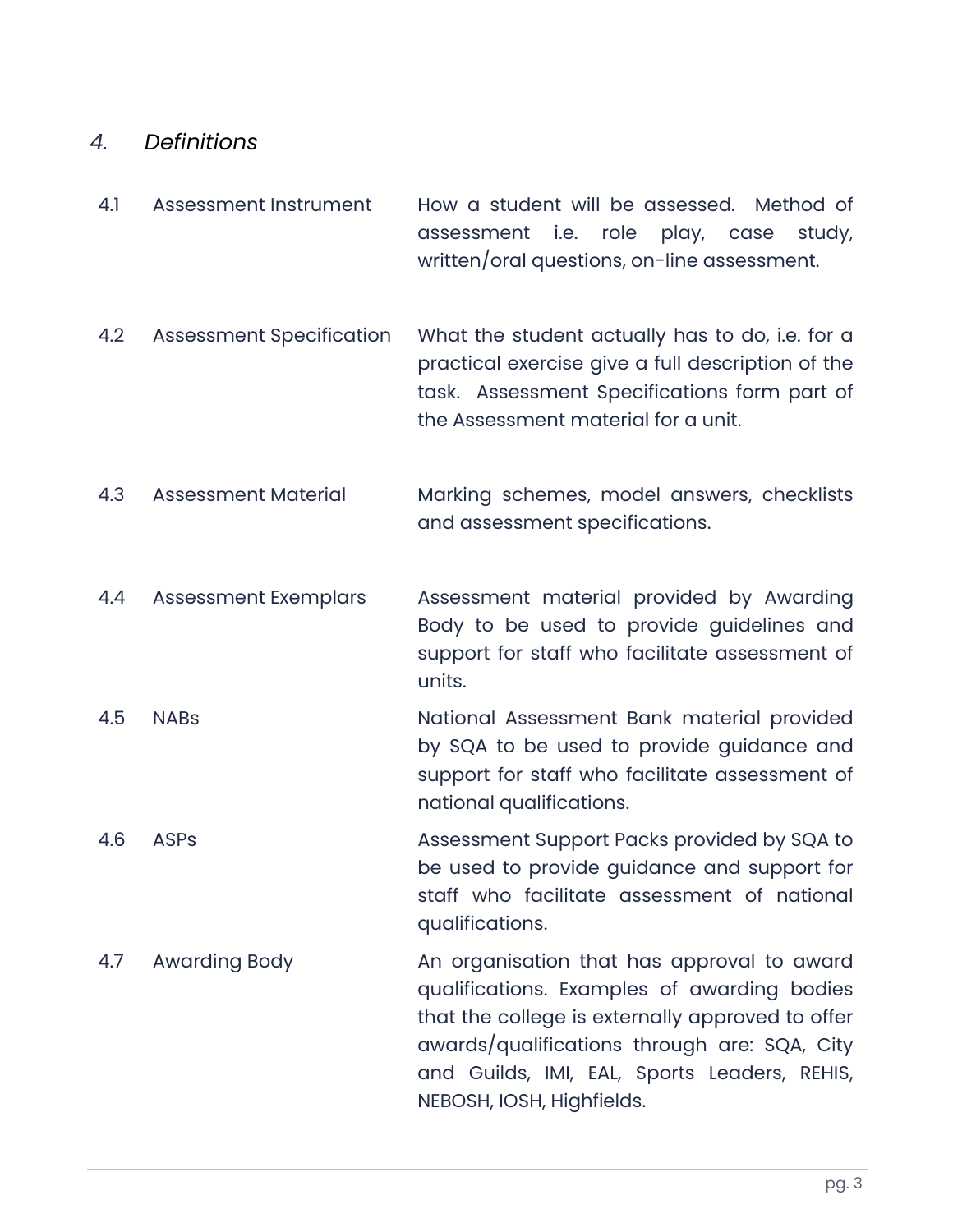4.8 Pre-Delivery Checklist An internal check carried out by assessors prior to the delivery of a unit. The pre delivery schedule checklist confirms that the delivery schedule, unit specification, assessment, reassessment and marking guidelines are the most current versions.

#### *5. Procedure*

- *5.1* Through curriculum planning discussion the appropriate Curriculum Manager will develop and submit for consideration of Vice Principal Learning, Skills and Student Experience a proposal that not only outlines market support for the proposed provision but also meets the requirements of College Strategic Aims. The award/unit should be relevant to College Operational Plans and in line with the college's Regional Outcome Agreement. Information should include details of the total resource implications involved together with a timetable for development and implementation of the course.
- 5.2 Following approval to proceed an online Course Proposal and Specification is used to fully complete the approval application. This will also generate the appropriate unit template for the online core pack. This process also applies to the approval for non-recognised awards. (see Appendix 1 for evidence requirements).
- 5.3 Where a similar programme is being proposed on each campus site, there should only be one new Course Proposal and Specification submitted.
- 5.4 Once submitted CPSs should be reviewed by the Performance Manager/Performance Officer and Student Records Manager/Student Records Officer within 10 working days. Following submission of the CPS, the designated curriculum team will develop core packs. Where SCQF Rating is being sought, approval to offer for non-recognised college devised awards, this will require credit rating, levelling and vetting. A validation panel will check the SCQF level and credits allocated to the award by the design team and make recommendations for approval. (Please refer to the Procedure for Creating and Validating Non-Recognised Units/Awards).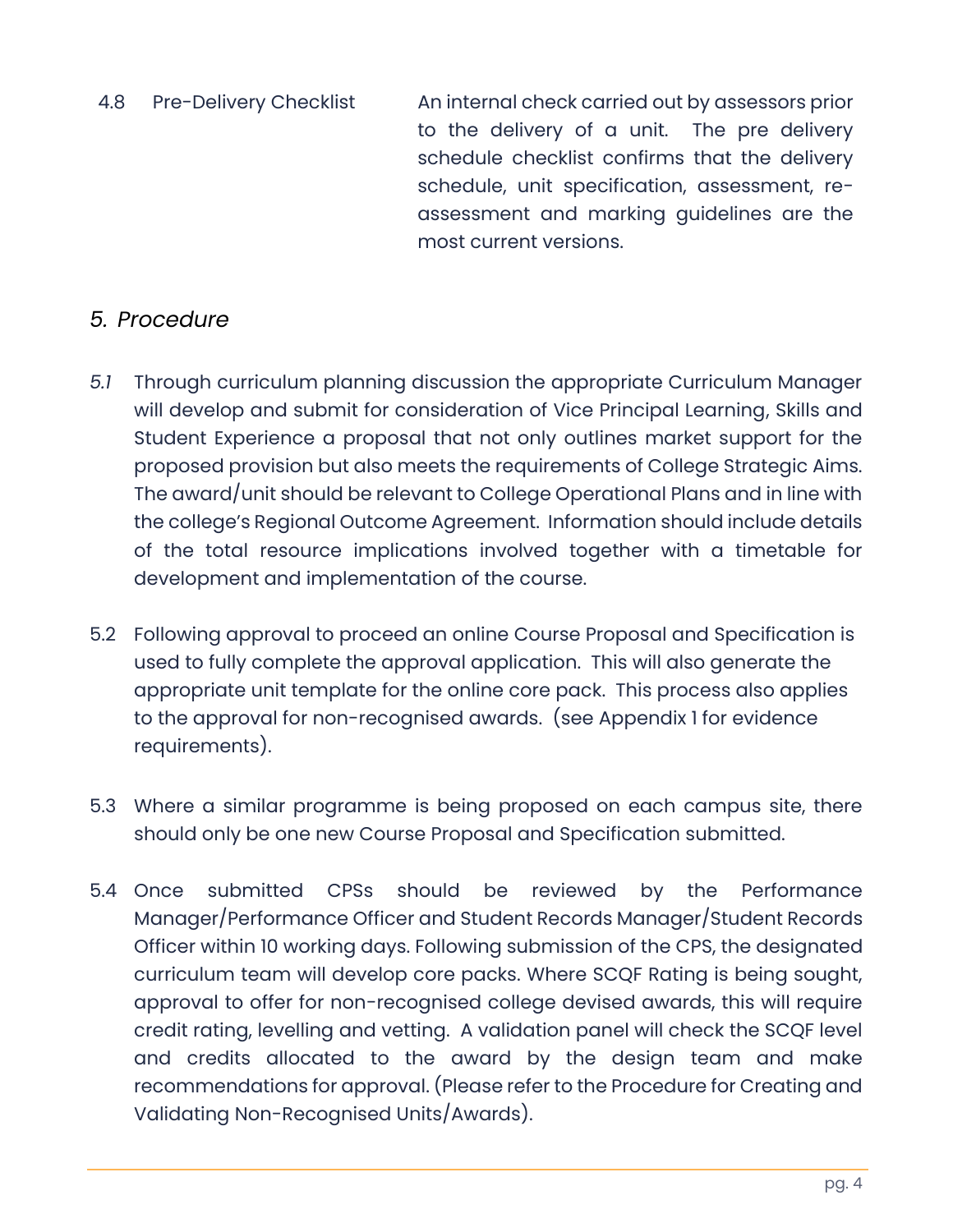- 5.5 The allocated editor of each core pack should make a request to the Performance Team to source ASPs/NABs/Assessment Exemplars where available. Performance will upload these to the appropriate section of the core pack.
- 5.6 All assessment and re-assessment materials, including college devised and awarding body materials and core pack contents, should be internally verified prior to delivery. It should be noted that Internal Verifiers cannot verify the materials they have developed. If no appropriate Internal Verifier is available the Performance Manager should be advised to allow a discussion with awarding body to take place. Assessors will also check currency and accuracy of assessment and reassessment materials for each unit prior to delivery each session. This is carried out by completing an online pre delivery checklist.
- 5.7 If External Approval is required an application will be submitted to the appropriate awarding body following CPS acceptance and internal verification of core packs.
- 5.8 Progress on approvals is discussed between the Curriculum Manager and Performance at each monthly Performance / Curriculum Manager Meeting.
- 5.9 Following internal verification of each core pack, the internal approvals database is updated automatically (currently only for SQA units/awards).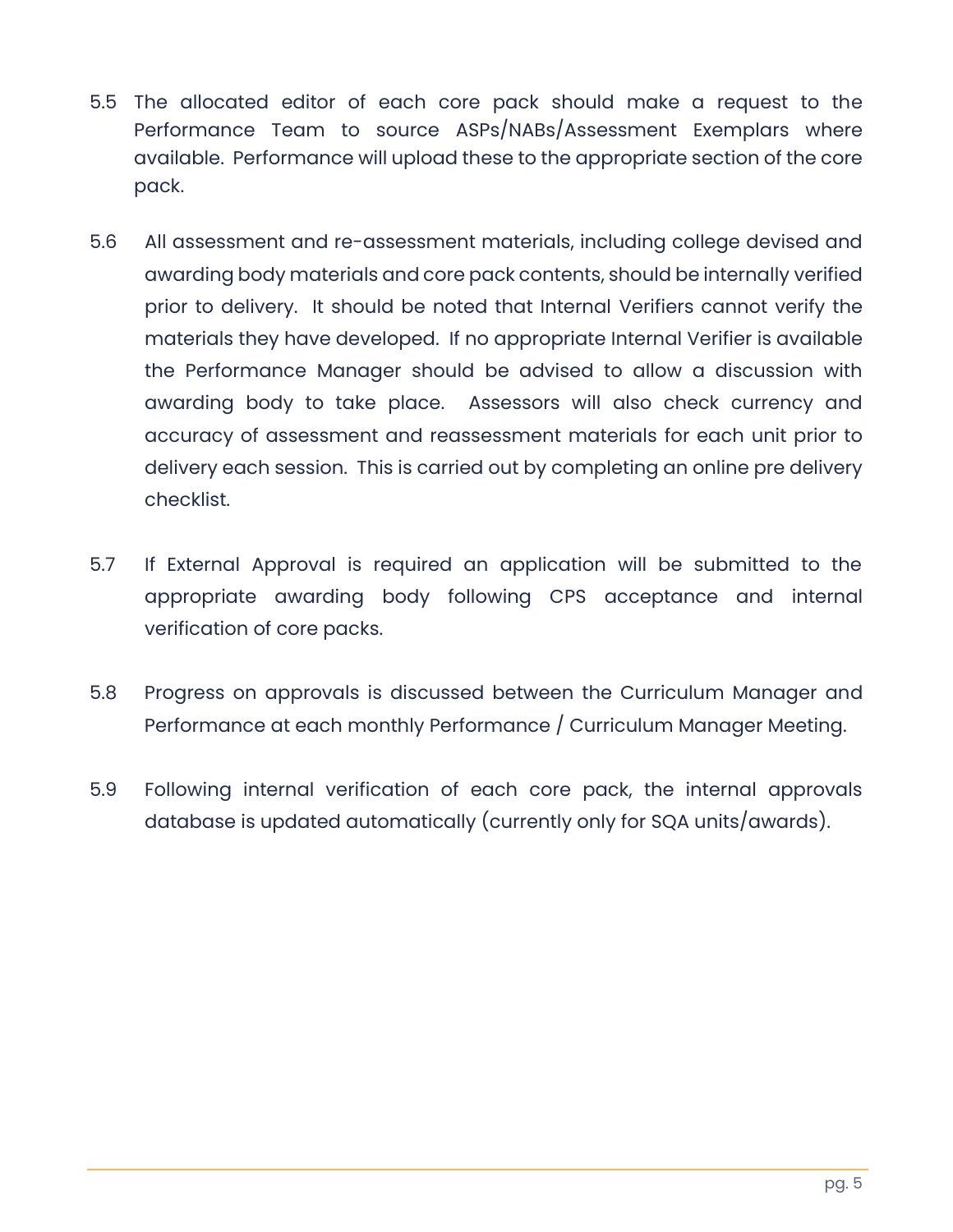

#### *6.0 Flow Chart Course Approval*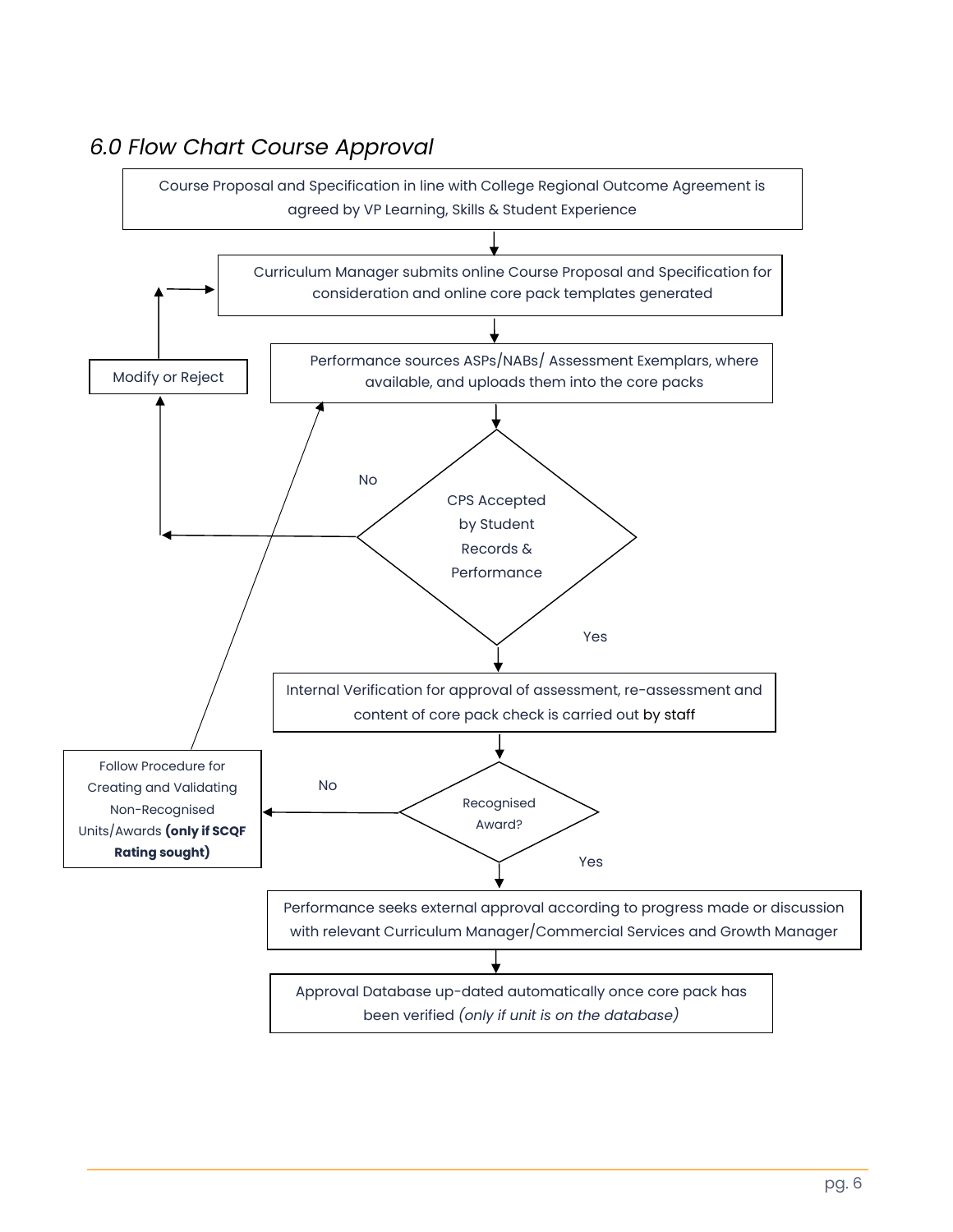### *7.0 Distribution* All Staff Repository

| <b>Revision Log</b> |                             |                                                                                                              |
|---------------------|-----------------------------|--------------------------------------------------------------------------------------------------------------|
| Date                | Section                     | Description                                                                                                  |
| October 2021        | Throughout the<br>Procedure | Job titles updated to reflect changes in organisational<br>structure                                         |
| October 2021        | 3. References               | SQA Guide to Assessment, October 2019 update noted<br>SQA Quality Assurance Criteria March 2021 update noted |
| October 2021        | 4. Definitions              | Awarding Body and Pre-Delivery Checklist definitions<br>added                                                |
| October 2021        | Throughout the<br>Procedure | Candidate changed to Student                                                                                 |
| October 2021        | 5.5<br>5.9                  | Additional point added<br>Point 5.9 added to procedure to reflect change in process                          |
| October 2021        | Throughout the<br>procedure | Moderation changed to Verification, Moderator changed to<br>Verifier                                         |
| October 2021        | Throughout the<br>procedure | Curriculum Development Plan (CDP) changed to Course<br>Proposal and Specification (CPS)                      |
| October 2021        | <b>Distribution</b>         | Quality Manual changed to Repository                                                                         |
| 12.01.2022          | 5.4                         | Programme team changed to curriculum team                                                                    |

| THIS FORM TO BE UPDATED WHENEVER THERE IS A CHANGE IN ANY SYSTEM DOCUMENT |                     |          |              |          |  |  |  |
|---------------------------------------------------------------------------|---------------------|----------|--------------|----------|--|--|--|
| <b>Document Name</b>                                                      | Document Owner      | Revision | Date of      | Date of  |  |  |  |
|                                                                           |                     | Number   | <b>Issue</b> | Withdraw |  |  |  |
| Approval to Officer Specific                                              | Performance Manager |          | 04.05.22     |          |  |  |  |
| <b>Awards Procedure</b>                                                   |                     |          |              |          |  |  |  |